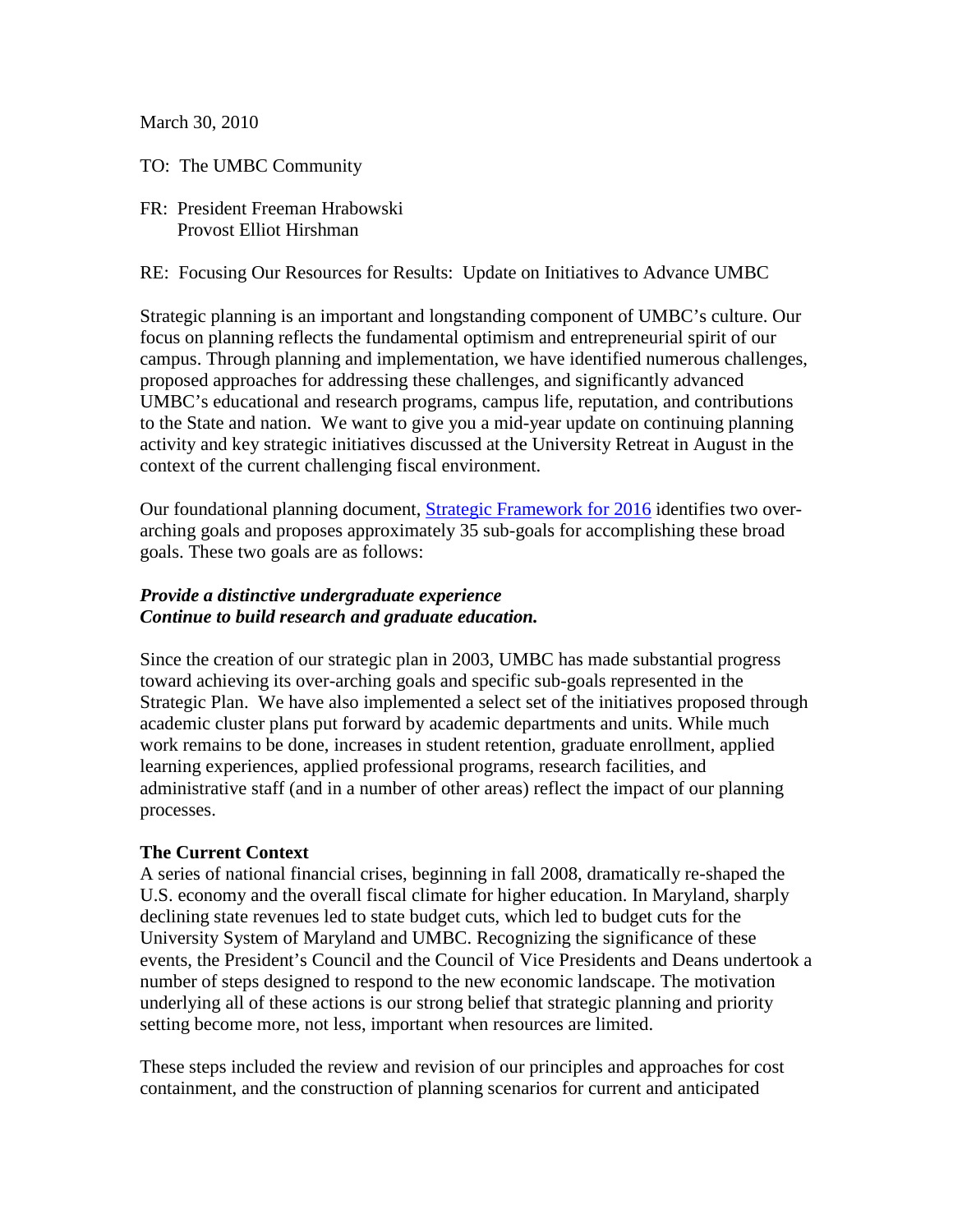budget reductions. In addition, the Council of Vice Presidents and Deans, in consultation with the President, conducted a review of our strategic plan and its goals/sub-goals.

First, and most important, the Council of Vice Presidents and Deans affirmed our dual goals of providing a distinctive undergraduate experience and continuing to build research and graduate education. While the Council recognizes that pursuing these dual goals creates certain financial challenges, we believe that these goals position UMBC strongly within Maryland higher education by re-affirming our role as a research university and an Honors University.

Second, the Council recommended that three over-arching themes guide our pursuit of specific priorities and initiatives. These themes reflect feedback received from the UMBC community, as well as the strong sentiments of the Council. The first theme is to increase faculty hiring, and the second theme is to increase staff hiring. These themes reflect our recognition that a number of departments need more faculty and staff. The third theme is to maintain and increase our historical commitment to diversity.

Third, we have agreed that four specific priorities be pursued in the coming two to four years:

- **Student Retention and Graduation Rates**
- **Infrastructure for Research and Creative Activity**
- **Environment and Sustainability (Academic Programs and Practices)**
- **Campus Safety and Security**

As much as the current budget stringency permits, we have incorporated these priorities and their associated initiatives in the FY2010 budget for planning and steps toward execution. Continued progress on strategic priorities has been possible through a combination of focused attention, proactive cost management, and development of new revenue. Cost-management strategies already in progress or being considered for FY 2011 include the following: a hiring freeze and hiring exception process; reductions in merit aid and facilities renewal funds; utility savings through new procurement contracts; a Blue Ribbon Commission developing recommendations regarding the future of the Library; a work group assessing strategies to increase efficiencies in IT support; an effort to identify and reduce low-enrollment classes; and encouraging saving FY 2010 discretionary funds to apply to strategic priorities. On the revenue side, FY 2010 enrollment growth will help support strategic priorities going forward. Other new revenue opportunities include growth in out-of-state enrollment, growth in selected master's programs and summer/winter session offerings, and increased student retention. Increasing revenues from research grants and contracts and from fundraising will also be very important to our continued progress.

## **Consultative Process**

We engaged in a series of discussions across the campus throughout 2009 to solicit advice and guidance regarding our continuing commitment to our strategic goals, the three over-arching themes, and the four priorities for the next two to four years. Four joint meetings of the Vice Presidents and Deans and the Faculty Senate's Executive and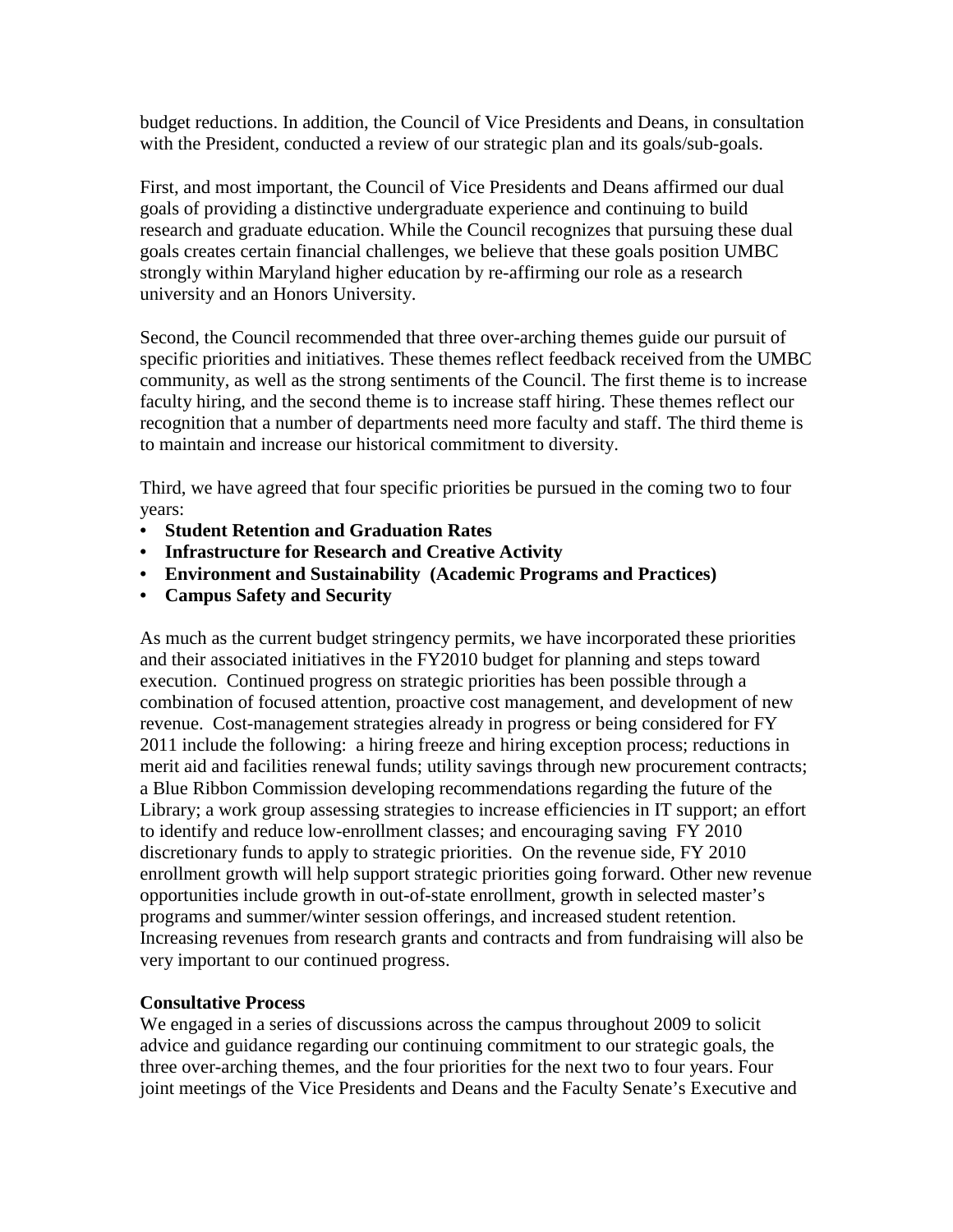Academic Planning and Budget Committees were held. The Provost and the Chairs of the four priority sub-committees met with the Non-exempt Staff Senate, the Professional Staff Senate, and the Academic Affairs Directors. Vice Presidents and Deans were asked to share information and gather counsel about the priorities within their divisions/colleges. Invitations were also extended to the members of the Student Government and the Graduate Student Association to meet and discuss the subcommittee reports. In addition, the priorities were shared for information and feedback with the 180 participants at the annual University Retreat in August.

These discussions were robust, collegial, and wide-ranging, and they resulted in substantial changes in the sub-committee reports on each of the four priorities. The full reports can be viewed [here.](http://www.umbc.edu/provost/planning/Focusing_Our_Resources_for_Results.pdf)

What follows is an overview of the actions underway this year to make progress on the four priorities cited above.

#### **Student Retention and Graduation Rates**

Diane Lee (Chair), John Jeffries, Philip Rous, Janet Rutledge, Greg Simmons, Jack Suess

*Basic description of the priority:* We are committed to student success and to continued improvement in retention, four-year and six-year graduation rates, and Ph.D completion.

## **FY 2010 Objectives and Progress**

• **Create College of Natural and Mathematical Sciences Teaching and Learning Environment (CASTLE).** This active-learning environment, modeled on the highly successful [CHEM 101 Discovery Center](http://www.umbc.edu/window/chem101.html) will support students in foundational math, physics, and biology courses essential to undergraduate success in STEM majors. Space in the University Center is currently being renovated and equipped for CASTLE. The space accommodates 93 students. The first course redesigned for the CASTLE environment is pre-calculus. A new math lecturer will be hired to support this course, which is being offered on a pilot basis in the Spring 2010 semester. In addition, a proposal has been submitted to HHMI for a grant that would provide \$600,000 for four years to make curricular changes in additional courses and to support graduate teaching assistants who would be dedicated to CASTLE.

• **Convert funding for part-timers to funding for full-time lecture positions to enhance retention.** The College of Arts, Humanities and Social Sciences and the College of Natural and Mathematical Sciences are piloting conversion of part-time faculty funds to salaries for additional lecturers who will also be involved in such retention activities as advising, linking with an Introduction to an Honors University course, teaching in a Collegiate Summer Institute or First- Year Seminar, or mentoring in a Living-Learning Community, The pilot is initially focusing on the departments of English and mathematics.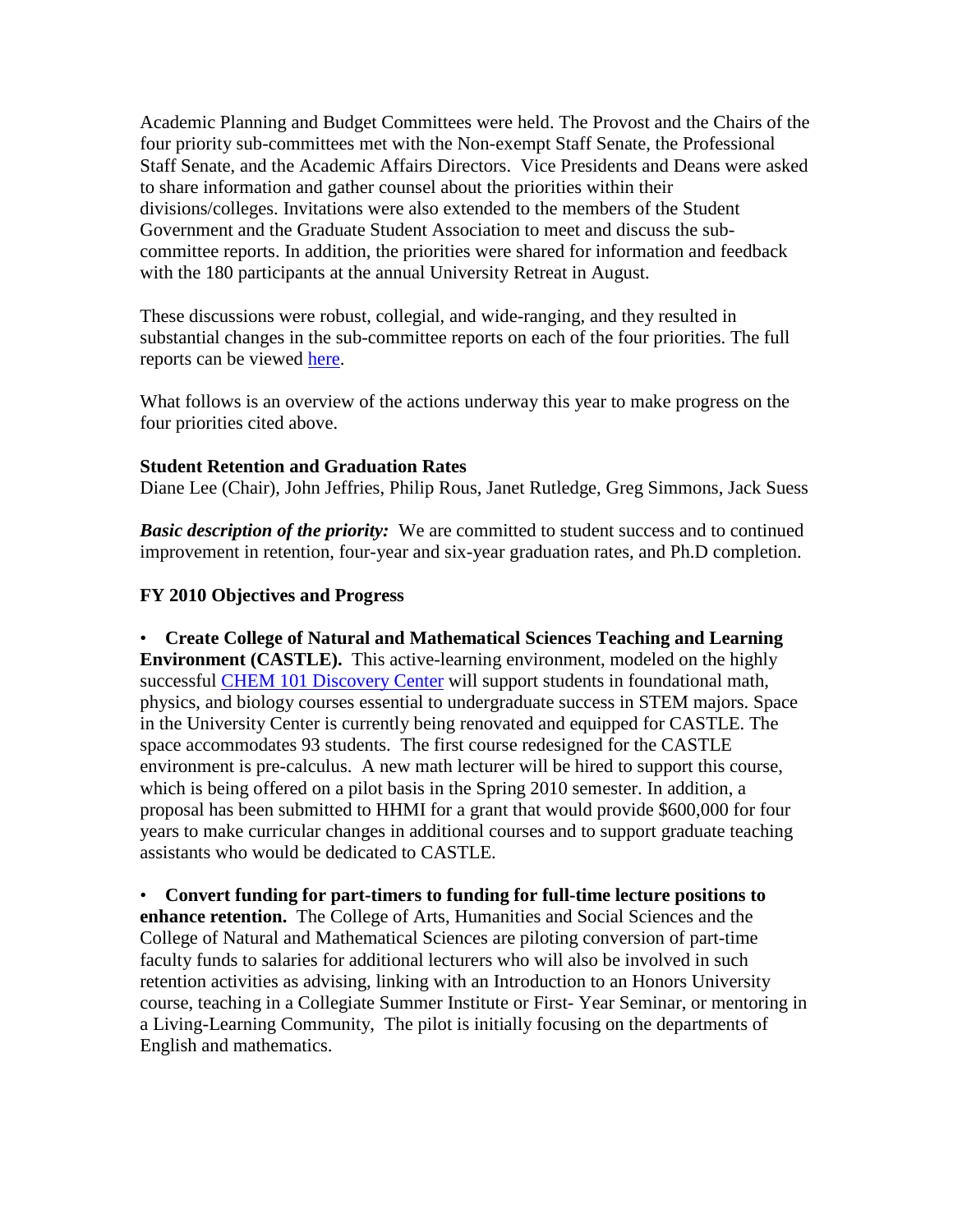**Support Ph.D. student progress toward degree**. A recently implemented graduate matriculation fee will support a Ph.D. Completion Coordinator, [the Dissertation House](http://sites.google.com/site/dissertationhouse/)  [program,](http://sites.google.com/site/dissertationhouse/) graduate orientation and Commencement, and upgraded computers for program directors and staff who need access to the Student Administration system. The Graduate School is also focusing on supporting the progress of UMBC staff in doctoral programs.

• **Expand and continue proven student-success initiatives.** Approximately \$200,000 from the Exceptional By Example annual fund campaign was directed by the Provost and Deans to programs that support student success and retention [\(http://www.umbc.edu/oir/Reports/FYE%20Presentation\\_web\\_072007.ppt\)](http://www.umbc.edu/oir/Reports/FYE%20Presentation_web_072007.ppt),including expansion of Introduction to an Honors University and math supplemental instruction sections, living-learning communities, writing in the disciplines, the undergraduate research awards, and the dissertation-completion awards. These additional funds also helped expand the work-study program for students with demonstrated financial need, and supported a student investment lab in the Department of Economics.

## **Research, Scholarship, and Creative Activity**

Geoff Summers (Chair), Philip Rous, Jack Suess, Greg Simmons

*Basic description of the priority:* The purpose of this priority is to enhance UMBC's reputation as a national research university by facilitating research, scholarship, and creative activity.

## *FY 2010 Objectives and Progress*

• **Establish a Research Initiative Venture Fund providing seed support for faculty research, scholarship, and creative activity across the campus.** The Vice President for Research has allocated \$125,000 across the colleges to support proposal submission through course buyouts, support for collection of pilot data, proposal preparation assistance, and summer stipends, etc. Additional support was provided to the Proteomics Center to buy an Electron Transfer Dissociation (ETD) attachment for a mass spectrometer, and one-time funds were allocated to the [Dresher Center for the](http://www.umbc.edu/dreshercenter/)  [Humanities,](http://www.umbc.edu/dreshercenter/) the Center for Aging Studies, and the Center for Urban Environmental [Research and Education.](http://www.umbc.edu/cuere)

#### • **Continue to build core research facilities serving a wide range of faculty.**

Additional technical support has been committed to the [High-Performance Computing](http://www.umbc.edu/hpcf/)  [Facility](http://www.umbc.edu/hpcf/) to encourage greater faculty use of this core research facility. Funding has been committed for a Ph.D-level researcher to work collaboratively with faculty users of the facility. In addition, approximately \$200,000 from start-up packages and external research funds were invested to add 20 nodes to the equipment, making it even more powerful. Also during the past year, \$450,000 of specially designated State funding was used to renovate the Porter Microscope Facility and to purchase an atomic force microscope suitable for research in life sciences, physical sciences, and engineering. Finally, UMBC has also collaborated with the Maryland Psychiatric Research Center, located at Spring Grove, on an NIH proposal to purchase and install a 3 Tesla f-MRI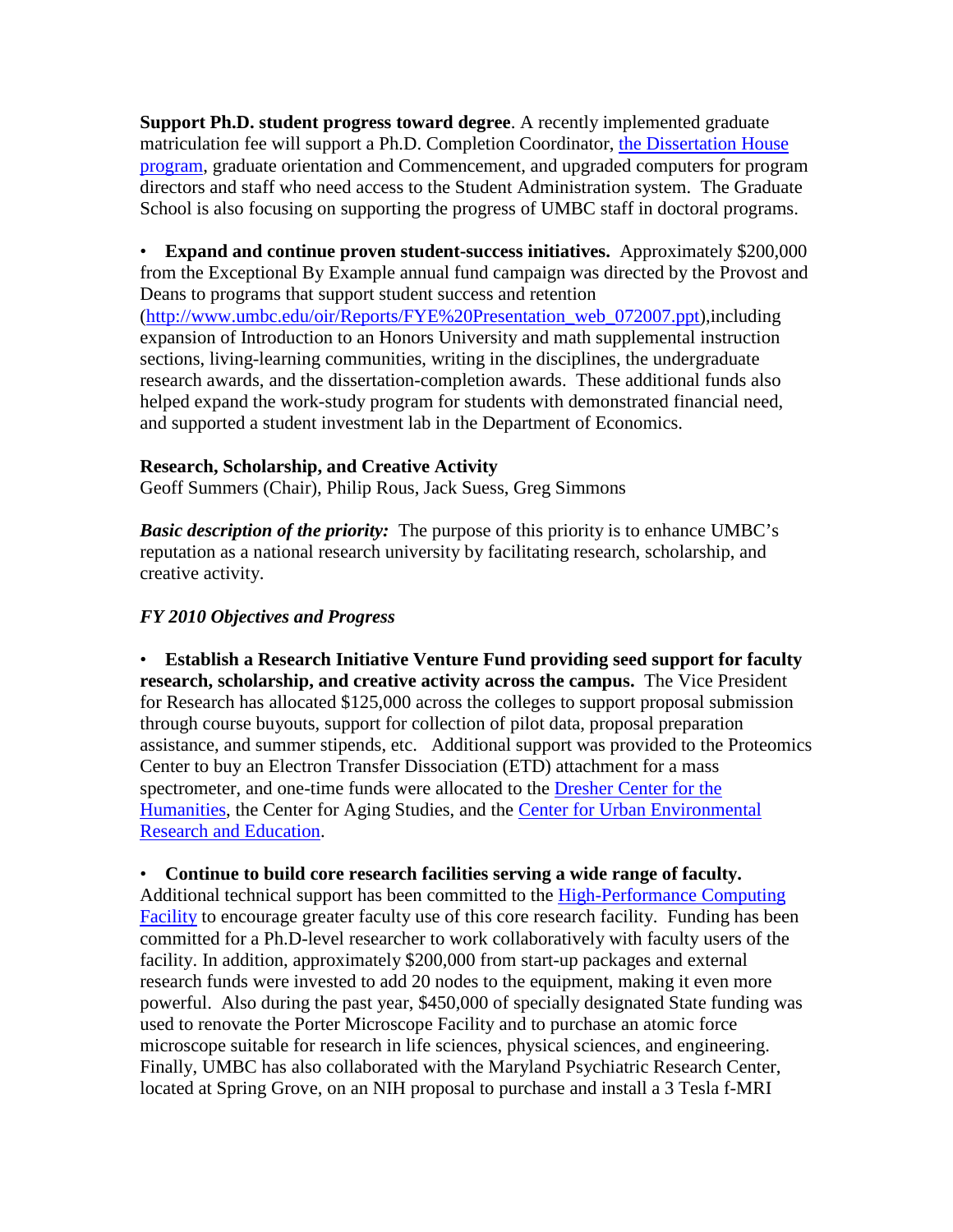system which, if successful, will greatly add to campus research capability in lifesciences, neurosciences, social sciences, and computer science and information systems.

• **Begin the process of indentifying one or two new centers leveraging State or federal funding.** As a result of the USM restructuring of the University of Maryland Biotechnology Institute (UMBI), the Institute of Fluoresence (IoF) and its resources have been assigned to UMBC. The UMBC Institute of Fluoresence will enable existing IoF faculty to continue work in leading-edge fluorescence- and plasmonic-based phenomenon, in collaboration with UMBC faculty and students, to address clinical, biological, and industrial questions of great State, national, and international interest. The IoF's current intellectual property portfolio has attracted more than \$11M in grants and contracts and more than 40 patents and disclosures. An IoF spin-off company is expected to locate in the incubator at bwtech@UMBC.

## **Environment and Sustainability**

Lynne Schaefer (Chair), Geoff Summers, Warren DeVries, John Jeffries

*Basic description of the priority:* 1) Raise UMBC's profile nationally in areas related to the environment through an integrated, campus-wide approach involving academic and non-academic departments. 2) Engage the campus fully in efforts to move toward climate neutrality.

# *FY 2010 Objectives and Progress*

• **Raise UMBC's profile in areas related to the environment.** As a result of the USM restructuring of the University of Maryland Biotechnology Institute (UMBI), UMBC is a partner in the newly-formed Institute of Marine and Environmental Technology (IMET), located at the Columbus Center in Baltimore's Inner Harbor. Building on current assets of the existing Center of Marine Biotechnology (COMB), IMET will utilize the research, training, and technology-transfer capabilities of the partner institutions to conduct marine and environmental research that supports development of technologies to address protection and restoration of coastal marine systems and watersheds, sustainable use of their resources, and improvement of human health. Longer term, the goal of IMET is to establish Baltimore as the home of an internationally preeminent center for marine and environmental technologies.

• **Continue to support the development of Ph.D. program in Geography and Environmental Systems.** As part of a multi-year plan to support the Ph.D. program in GES, the program budget was supplemented with \$64,000 to support graduate assistantships.

• **Develop and begin to implement a campus Climate Action Plan.** The Climate Change Task Force submitted a Climate Action Plan in September 2009, as required by the American College and University Presidents Climate Commitment signed by President Hrabowski in 2007. This document describes the campus's plans to reduce its carbon footprint over time. Many of the actions called for in the plan are under active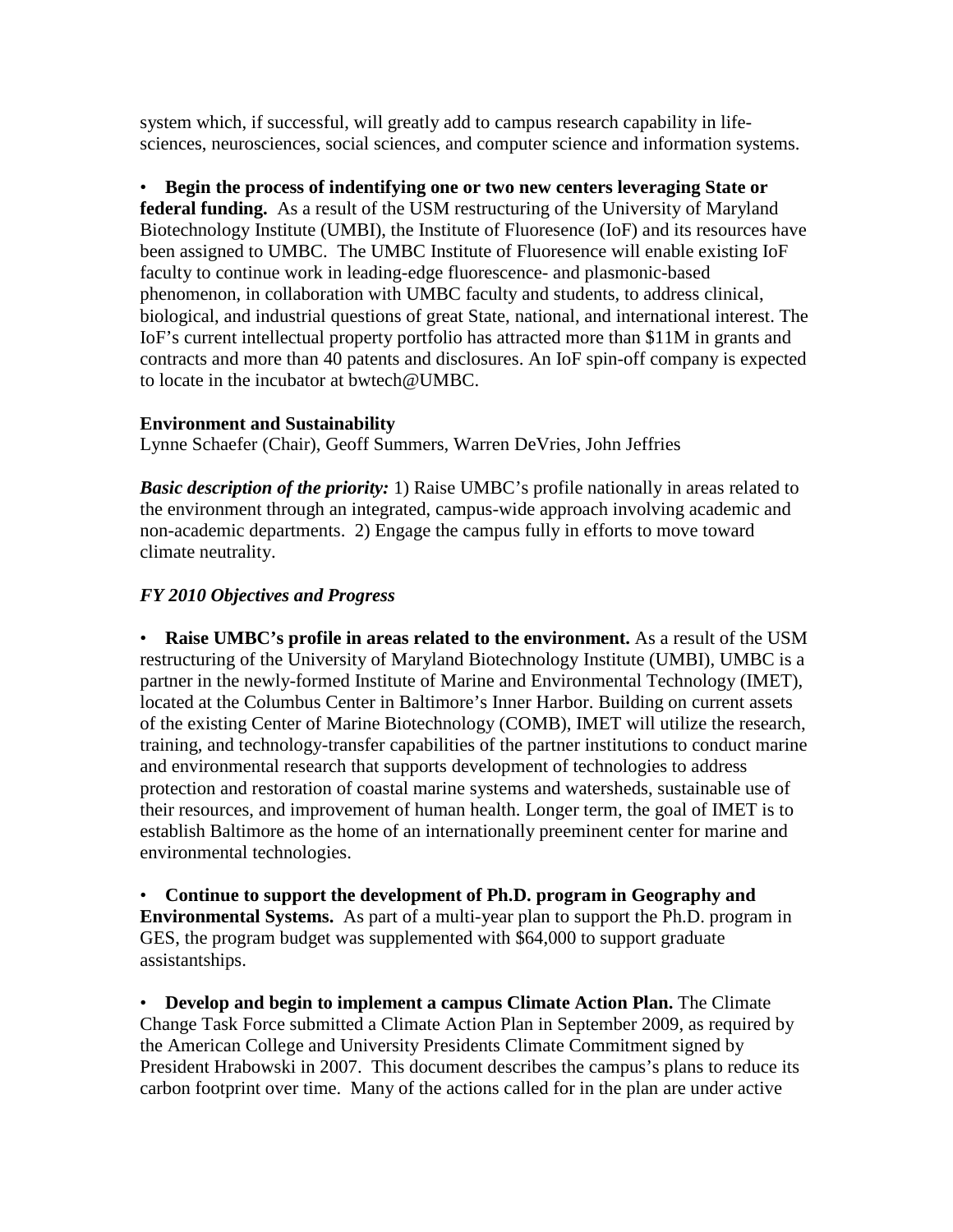development. An annual Greenhouse Gas Inventory is among the monitoring tools outlined in the plan. The FY 2009 Greenhouse Gas Inventory, our third, shows a decline in total carbon emissions of nearly 7.5 percent since FY 2008. The decline is attributable to lower electricity usage, an increase in renewable energy credits, and a reduction in air travel.

• **Enter into an energy performance contract to finance and complete energy conservation initiatives.** The final stages of negotiating an energy-performance contract are underway with the State Board of Public Works. Under the contract, the State will finance a total of nine major energy conservation projects on campus at a cost of \$16M, with debt repayment coming from energy savings over 10 years.

• **Identify and pursue strategies to improve public transportation and car/van pool opportunities for students, faculty, and staff.** The Transportation Work Group of the Climate Change Task Force is developing a number of strategies, including use of Zips Cars, incentives for carpooling, and more efficient public transit routes.

• **Attract new businesses to the incubator and research park with a focus on environment and sustainability.** Through a partnership with the Maryland Clean Energy Center and Baltimore County, bwtech@UMBC Research and Technology Park has established an incubator for clean energy start-up businesses.

• **Develop track in Engineering focused on Environmental and Resource Engineering.** A position for a lecturer has been allocated to begin the process for developing an engineering track focused in environmental and water resource engineering.

#### **Safety and Security**

Nancy Young (Chair), Warren DeVries, Lynne Schaefer

*Basic description of the priority:* 1) Implement best policies and practices related to safety and security. 2) Foster a campus culture of safety by training and providing resources to leadership, faculty, students, and staff.

# *FY 2010 Objectives and Progress*

• **Update emergency preparedness and pandemic response plans.** These plans have been updated to meet State and federal guidelines and now guide the work of the University Emergency Preparedness Executive Committee. Senior campus leaders have been trained to administer these plans. Nearly 100 people will receive 16 hours of training in a Mental Health First Aid certificate program offered in collaboration with the Maryland Department of Health and Mental Hygiene.

• **Create an emergency response guide for students, faculty,and staff.** The Division of Administration & Finance and the Division of Student Affairs funded a quickreference, desktop guide that has been distributed across the campus.